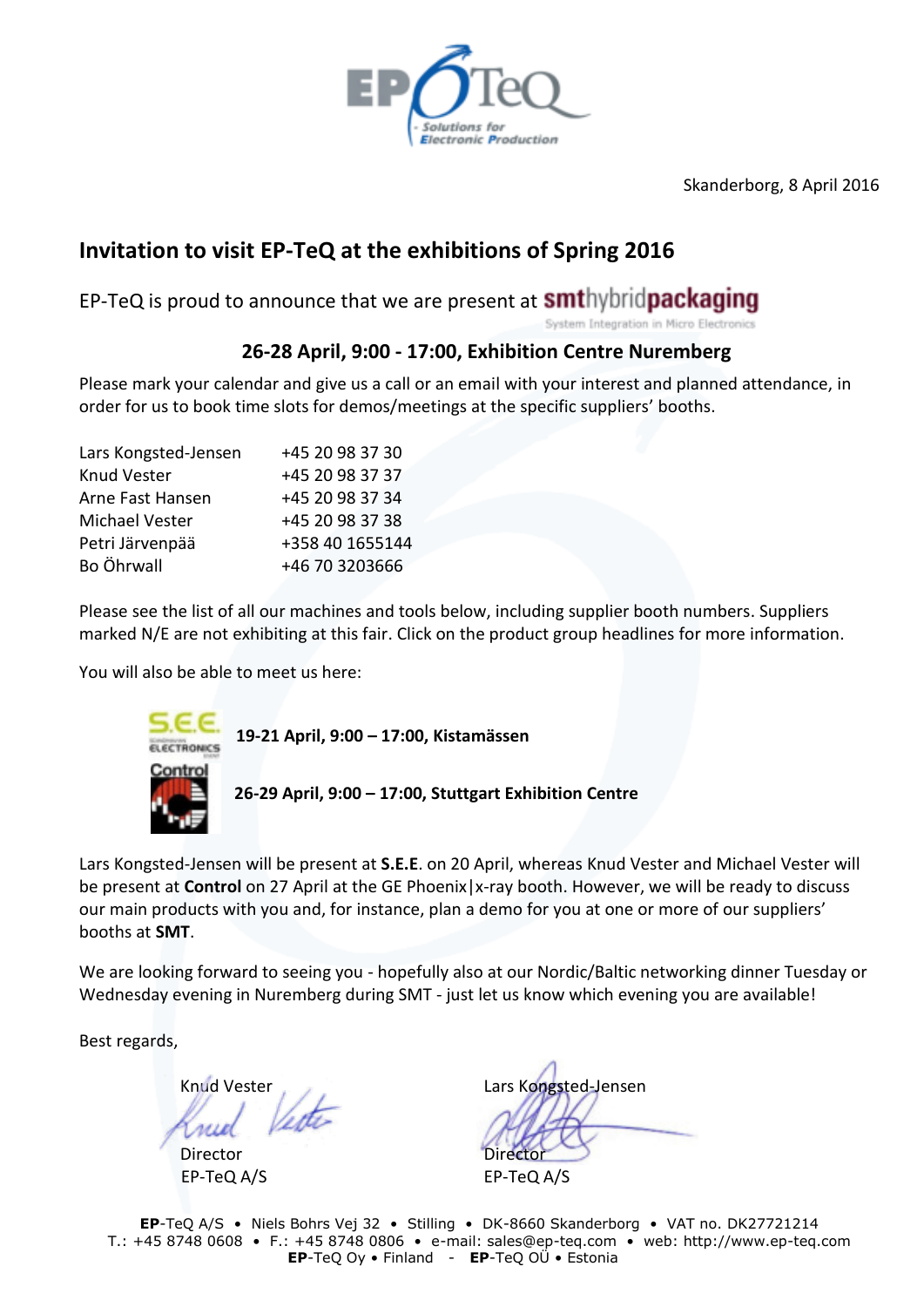

## **Tools for Design & Verification**

m.

| PCB Design Tool Suite from Altium (Michael/Petri)<br>$\checkmark$ Stress-free, Native 3D PCB design for professionals                                        | N/E                                  |
|--------------------------------------------------------------------------------------------------------------------------------------------------------------|--------------------------------------|
| <b>DfT &amp; Coverage Analysis from Aster Technologies (Lars/Petri)</b><br>$\checkmark$ Early Design for Test, Coverage analysis and measurement             | N/E                                  |
| JTAG/Boundary Scan test/ESA from Göpel electronic (Lars /Petri)<br>Fast and easy verification, debug & programming of prototypes<br>$\checkmark$             | 7A-111                               |
| Probes from Everett Charles Technologies (ECT) (Michael/Knud/Petri)<br>√ For General Purpose, High Current, High Frequency  you name it, ECT has it          | N/E                                  |
| Fixtures from Everett Charles Technologies (ECT) (Michael/Knud/Petri)<br>Kits, Customized, Manual Operated, In-Line  you name it, ECT has it<br>$\checkmark$ | N/E                                  |
| 2D/3D X-ray from GE (phoenix   x-ray) (Knud/Petri/Michael)                                                                                                   | <b>Exhibiting at Control, 5-5510</b> |

*Tomosynthesis Technology for high magnification and crystal sharp CT functionality*

**\_\_\_\_\_\_\_\_\_\_\_\_\_\_\_\_\_\_\_\_\_\_\_\_\_\_\_\_\_\_\_\_\_\_\_\_\_\_\_\_\_\_\_\_\_\_\_\_\_\_\_\_\_\_\_\_\_\_\_\_\_\_\_\_\_\_\_\_\_\_\_\_\_\_**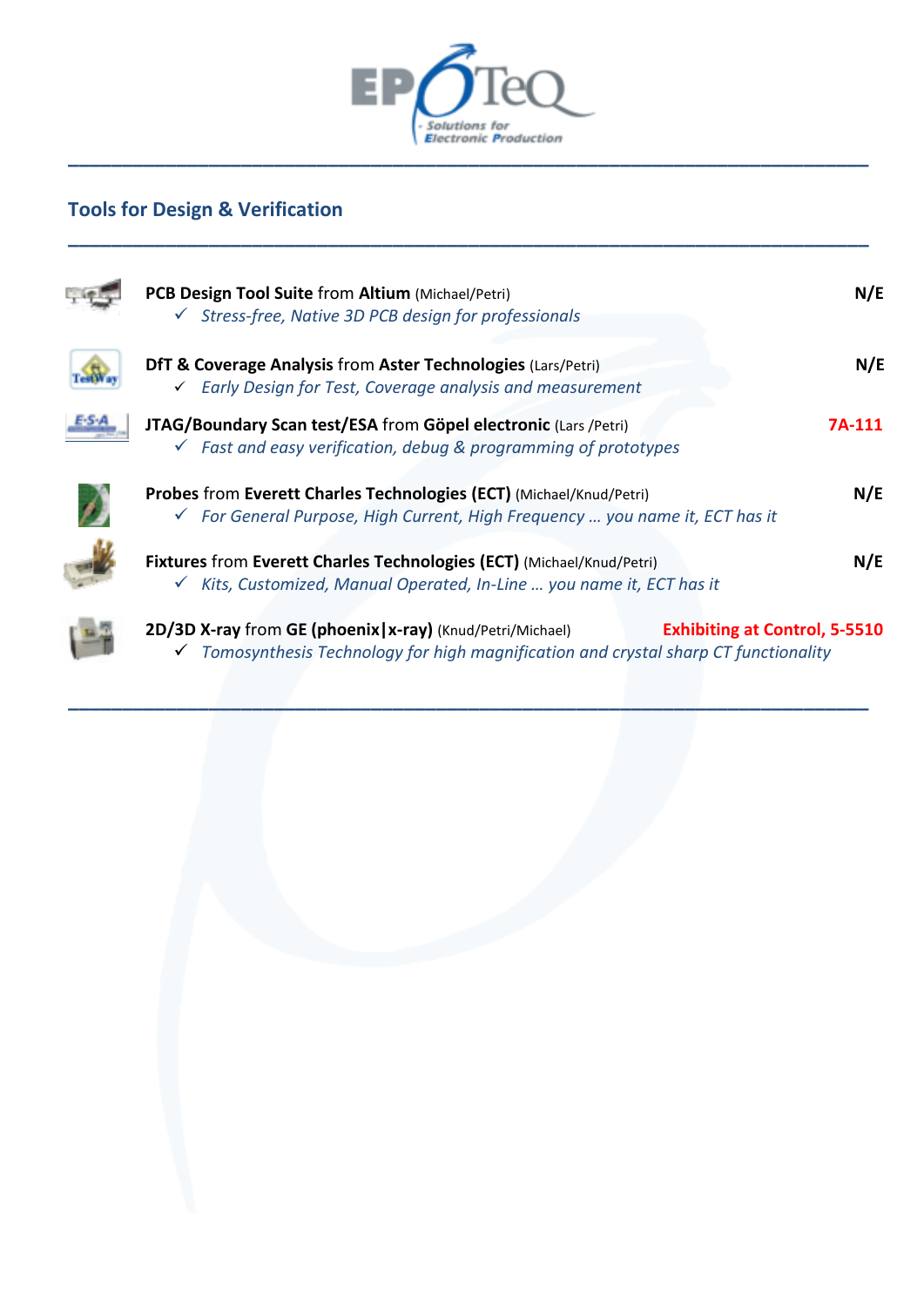

**\_\_\_\_\_\_\_\_\_\_\_\_\_\_\_\_\_\_\_\_\_\_\_\_\_\_\_\_\_\_\_\_\_\_\_\_\_\_\_\_\_\_\_\_\_\_\_\_\_\_\_\_\_\_\_\_\_\_\_\_\_\_\_\_\_\_\_\_\_\_\_\_\_\_**

# **Machines & Tools for Manufacturing**

| Pick and Place Machines from Hanwha Techwin (former Samsung SMT) (Arne/Knud)<br>$\checkmark$ New generation of Decan F2                                                    | $7 - 231$ |
|----------------------------------------------------------------------------------------------------------------------------------------------------------------------------|-----------|
| <b>Coating and Dispensing from NordsonDIMA (Arne/Knud)</b><br>$\checkmark$ Fast programming and flexible machines                                                          | 7-349     |
| Laser Applications, Mounting, Routing or Final Assembly from OSAI (Arne/Knud)<br>$\checkmark$ Complete programme for manufacturing, incl. new generation of laser machines | $6 - 418$ |
| Selective Soldering Systems from Inertec (Arne/Knud)<br>√ CUBE Batch or Inline, both including micro stamp                                                                 | 7-530     |
| <b>Welding on Electronics from C-Welding (Arne)</b><br>$\checkmark$ Welding batteries, components on wire and a lot more                                                   | N/E       |
| Thermal Profiling Solutions from Solderstar (Arne/Knud)<br>$\checkmark$ Better solder process control - Better solder quality                                              | $7 - 415$ |
| High-end Rework from Zevac (Arne/Lars)<br>$\checkmark$ How to replace components without any problems                                                                      | 7-361     |
| <b>Extraction and Filtration Technologies from ULT (Arne/Lars)</b><br>$\checkmark$ Extraction and filtration for all types of production processes                         | $6 - 210$ |
| <b>SIEMENS</b> Manufacturing Execution Solution from Siemens (Arne/Petri)<br>$\checkmark$ Quality management, monitoring on NPI and running production                     | 7-239     |
| Cogiscan Track, Trace & Control Systems from Cogiscan (Arne/Petri)<br>$\checkmark$ Optimizing your entire production process                                               | 7A-514    |
|                                                                                                                                                                            |           |